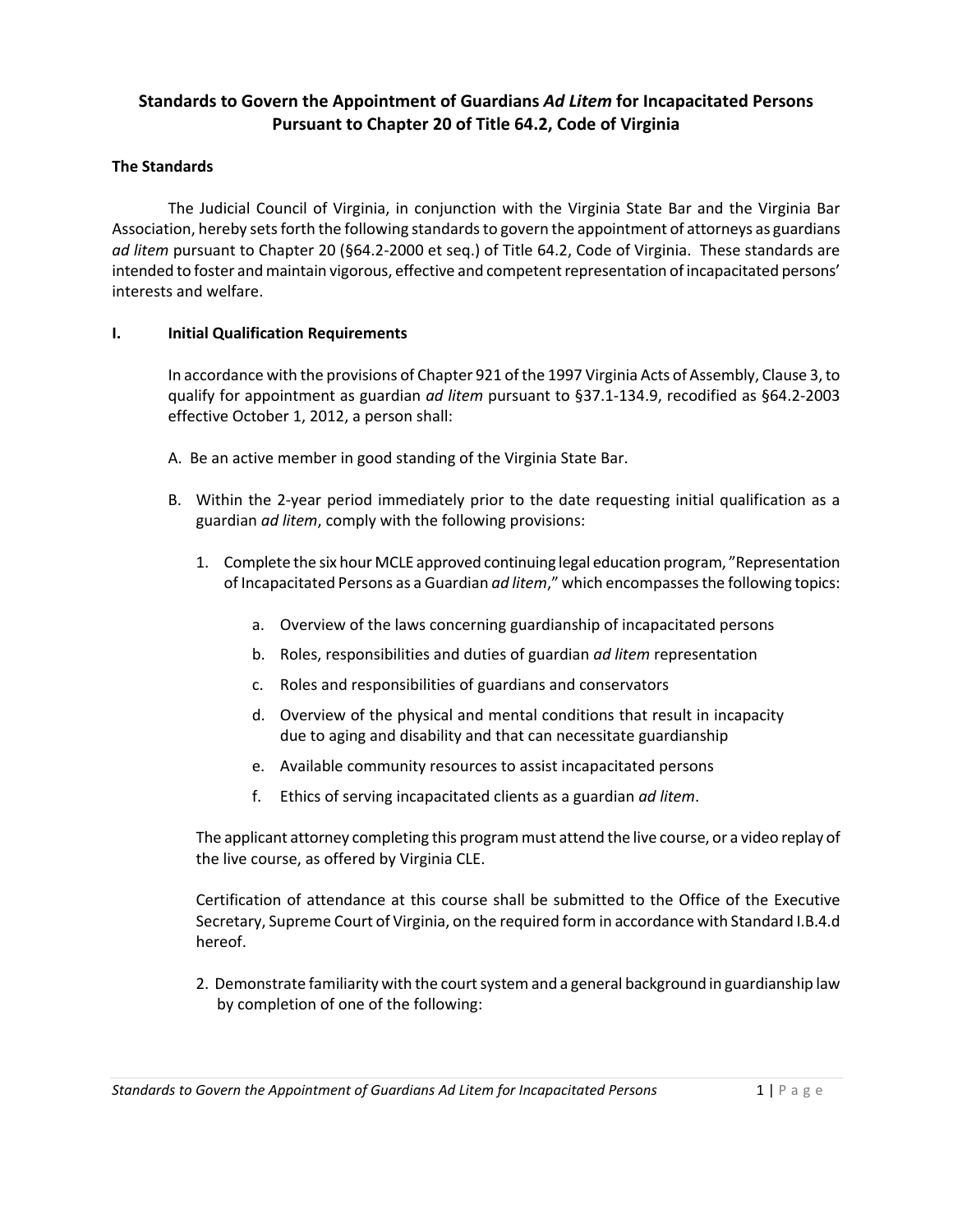- a. Provision of assistance to one qualified guardian *ad litem* for an incapacitated person who is an active member in good standing of the Virginia State Bar in two cases in the circuit court; or
- b. Service as counsel for the petitioner in two cases involving an incapacitated person in the circuit court; or
- c. Appointment by the circuit court as a guardian or conservator for an incapacitated person in two cases.

 The attorney seeking qualification shall provide the case types and approximate time frames of the attorney's participation in the cases referenced, as well as the circuit court(s) in which the attorney appeared.

# *COMMENT:*

# *Standard I.B.2.a.*

*The requirement to "assist" one qualified guardian ad litem in two cases in the circuit court may be met by the applicant attorney associating with the qualified guardian ad litem who serves as a mentor for those two cases. The purpose of this association is to afford the applicant the opportunity to learn from the qualified guardian ad litem how to effectively handle these cases. In addition, such an association provides the mentor guardian ad litem an opportunity to effectively measure the applicant's progress in handling these cases.* 

- 3. Demonstrate proficiency in the representation of incapacitated adults by:
	- (i) Submission of a required Nomination Certificate from the qualified guardian *ad litem* whom the applicant assisted pursuant to Standard I.B.2.a above, or
	- (ii) *In lieu of compliance with Standard I.B.2.b or I.B.2.c*, submission of a Nomination Certificate from one circuit court judge before whom the attorney has appeared.
- 4. File with the Office of the Executive Secretary, Supreme Court of Virginia, 100 North Ninth Street, Richmond, Virginia, 23219, a letter which:
	- a. Requests qualification as a guardian *ad litem*.
	- b. States the applicant's social security number.
	- c. States the judicial circuits in which the attorney wishes to accept appointments as guardian *ad litem*.
	- d. If not previously submitted, includes the specified form certifying attendance at the MCLE approved continuing legal education program specified in paragraph I.B.1.
	- e. Includes the applicant's written certification of compliance with paragraph I.B.2.a, I.B.2.b, or I.B.2.c. Such certification must specifically state the language of paragraph. Case information which identifies the parties is not required nor to be provided. If certifying to Standard I.B.2.a, submit the Nomination Certificate required by Standard I.B.3.(i).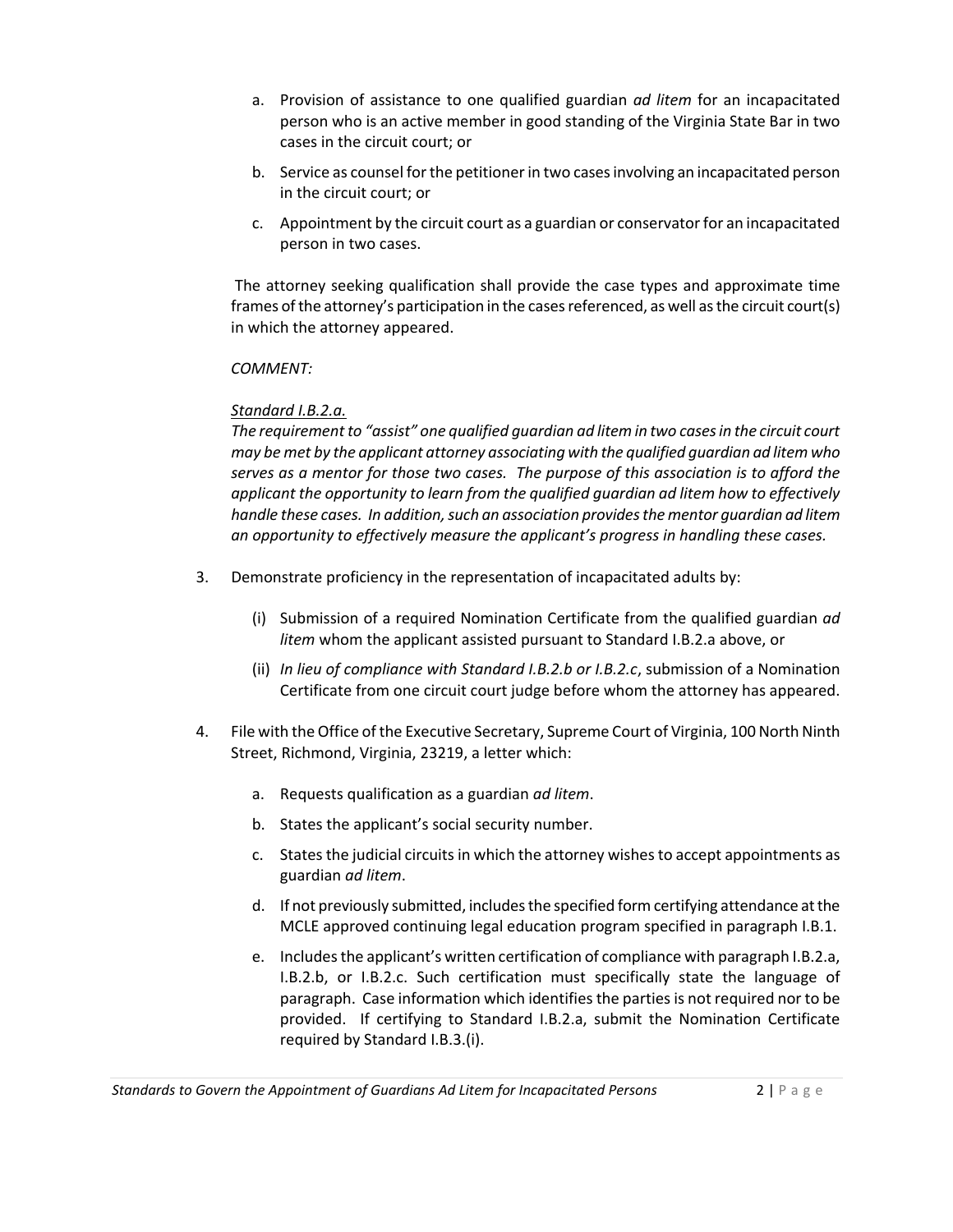f. In lieu of compliance with Standard I.B.2.b or I.B.2.c, forward a certificate of nomination as required by Standard I.B.3.(ii).

Upon successful completion of the requirements outlined in Standard I, the Office of the Executive Secretary, Supreme Court of Virginia, will provide the applicant attorney a date of qualification for purposes of completing the biennial continuing education requirements outlined in Standard II. Qualification dates provided are January 1, April 1, July 1, and October 1.

The names of applicants who meet these requirements will be included on a list of attorneys qualified as guardians *ad litem* to be published by the Office of the Executive Secretary, Supreme Court of Virginia, and distributed electronically to the circuit courts in the Commonwealth no less than monthly, on or about the 1st day of each month.

#### **II. Continuing Education Requirements**

- A. Complete six hours of approved continuing education every two years from the date of original qualification on any topic related to the representation of incapacitated persons as a guardian *ad litem*. Credit for repeating the basic training class, "Representation of Incapacitated Persons as a Guardian *Ad Litem*" will be approved once within a six-year period.
- B. To receive credit for completing this biennial continuing education requirement, submit to the Office of the Executive Secretary, Supreme Court of Virginia, the required Certificate of Attendance form certifying attendance at the required program hours. Such certification may be submitted by mail, facsimile or electronically.

## COMMENT:

# *Standard II.A.*

*The continuing education requirement of six hours every two years may be successfully fulfilled by attendance at a qualified MCLE approved program or any other non-MCLE approved program, which assists an attorney in better representing incapacitated persons as a guardian ad litem. Such topics may include, but are not limited to, elder law; basic estate planning and estate administration; fiduciary issues, including administration, litigation and ethics; and the areas listed in items a through f of Standard I.B.1 above, which may be offered in continuing education programs subsequent to the required six-hour program.* 

*In addition, non-MCLE courses which may qualify for continuing education credit include, but are not limited to: training by local departments of social services concerning adult protective services and Medicaid; training by Area Agencies on Aging concerning Medicaid, Medicare, long term care insurance and facility evaluation and selection; and training in the medical community on issues such as gerontology, dementia, closed head injury, mental retardation and mental illness. Failure to complete and file evidence of meeting this requirement with the Office of the Executive Secretary, Supreme Court of Virginia, will result in the attorney's name being removed from the list of qualified guardians ad litem.*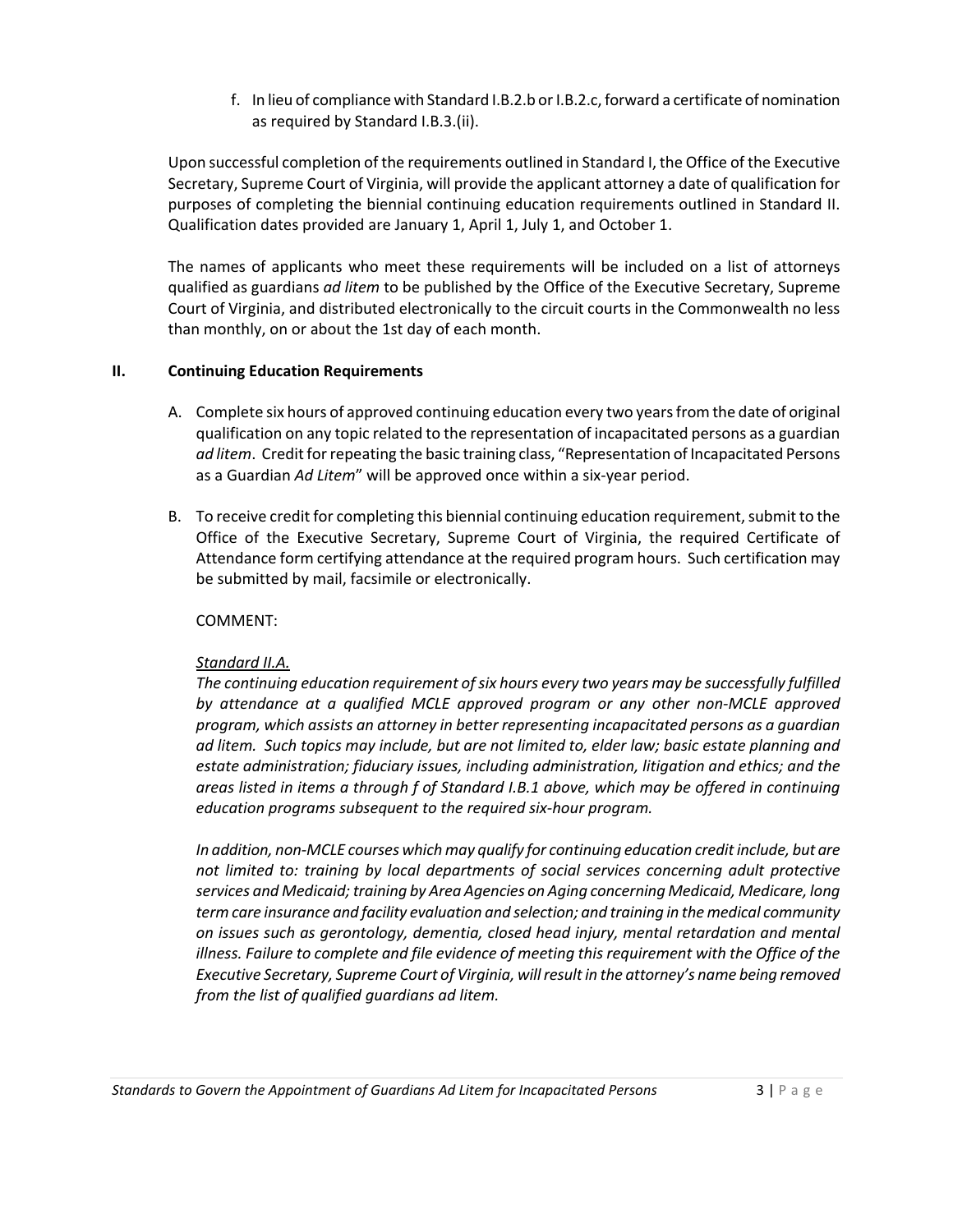#### **III. Removal from the List of Qualified Guardians** *Ad Litem* **for Incapacitated Persons**

- A. An attorney shall be removed from the list of qualified guardians *ad litem* under the following circumstances:
	- 1. Receipt of a request from the attorney, in writing, that their name be removed from the list of qualified guardians *ad litem*.
	- 2. Failure to complete the biennial continuing education requirements outlined in Standard II above.
	- 3. Suspension or revocation by the Virginia State Bar of the attorney's license to practice law in the Commonwealth. Removal under this circumstance will occur upon the Executive Secretary receiving notice of such license suspension or revocation. If an attorney's name is removed from the qualified list because of a license suspension and the attorney would like to again accept appointments as a guardian *ad litem*, the attorney must contact the Office of the Executive Secretary at the end of the license suspension term and request reinstatement in writing and complete the continuing education required by Standard III.B.
- B. An attorney removed from the list of qualified guardians *ad litem* pursuant to Standard III.A.1, Standard III.A.2 or Standard III.A.3, as it relates to a license suspension, must submit the following to the Office of the Executive Secretary to again be included on the list of attorneys eligible for appointment as a guardian *ad litem* in the Commonwealth:
	- 1. Within five years of being removed from the list, certification(s) of attendance indicating completion of the required six hours of continuing education and that such continuing education was completed within the past two years.
	- 2. If more than five years pass since removal from the list, the attorney shall complete the initial qualification process as outlined in Standard I above.

Upon successful completion of the requirements of Standard III.B.1, the Office of the Executive Secretary, Supreme Court of Virginia, will provide the applicant attorney a date of qualification for purposes of completing the biennial continuing education requirements outlined in Standard II. Qualification dates are January 1, April 1, July 1 or October 1 of each year.

# **IV. Approval of Continuing Education Programs for Guardians** *ad litem* **for Incapacitated Persons**

The Office of the Executive Secretary, Supreme Court of Virginia, approves programs for continuing education credit for guardians *ad litem*. Programs may be submitted by a sponsoring group/organization ("program sponsor" or by a member of the Virginia State Bar. Programs submitted to the Office of the Executive Secretary may carry or may not carry MCLE credit, which is provided by the Virginia State Bar.

A. To request approval of a program for guardian *ad litem* continuing education credit, submit to the Office of the Executive Secretary, Supreme Court of Virginia, 100 N. 9<sup>th</sup> Street, 3<sup>rd</sup> Floor, Richmond Virginia 23219, the following information: